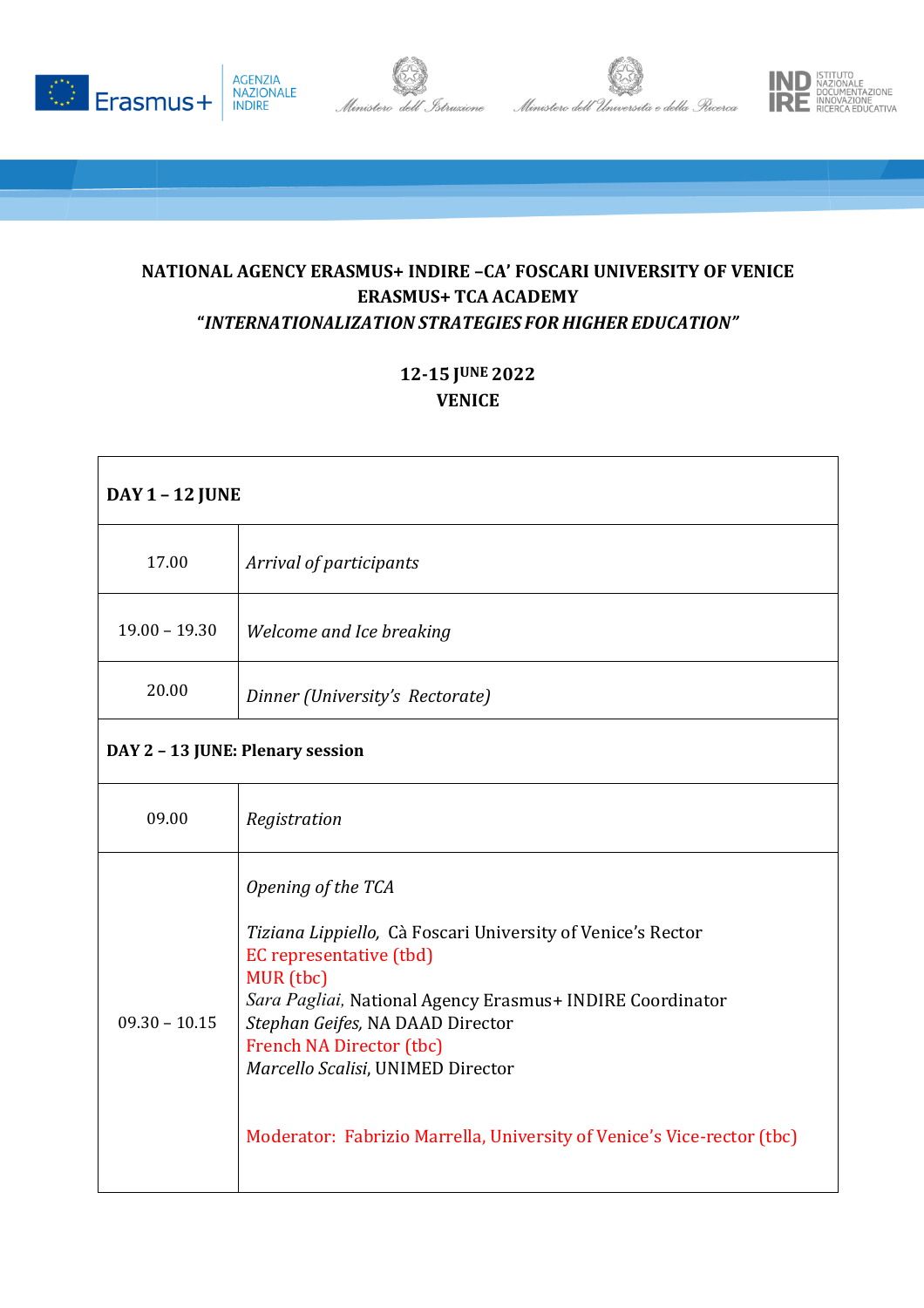







| $10.15 - 10.45$ | Coffee break                                                                                                                                                                                                                                                                                                 |
|-----------------|--------------------------------------------------------------------------------------------------------------------------------------------------------------------------------------------------------------------------------------------------------------------------------------------------------------|
|                 | Panel discussion                                                                                                                                                                                                                                                                                             |
|                 | internationalization<br>of higher education:<br><b>The</b><br><i>factors</i><br>of<br>attractiveness Giancarlo Corò, Cà Foscari University of Venice<br>Measuring the internationalization of education: databases and tools<br>Luisella Silvestri, INDIRE research group                                    |
| 10.45-13.00     | Digitalisation and learning: innovative teaching methods and<br>virtual mobilities<br>Claudio Petti, University of Salento                                                                                                                                                                                   |
|                 | Internationalization at home: university's environment changes,<br>third mission and students involvement - EUTOPIA best practices<br>Luciana Radut-Gaghi, University of Cergy-Pontoise (tbc)                                                                                                                |
|                 | Internationalization strategies in Germany: state of the art and<br>challenges in the light of value based cooperations<br>Stephan Geifes, NA DAAD Director                                                                                                                                                  |
| $13.00 - 14.00$ | Lunch break                                                                                                                                                                                                                                                                                                  |
|                 | DAY 2 - 13 JUNE: Working groups (1st part)                                                                                                                                                                                                                                                                   |
| $14.00 - 14.45$ | <b>Group 1 "Internationalization at home"</b><br>Coordinator: Sara Pittarello, Unicollaboration<br>Group 2 "Digitalisation and innovative teaching methods"<br>Coordinator: DAAD/German representative<br>Group 3 "International classes: challenges and solutions"<br>Coordinator: French NA/representative |
|                 | Group 4 "Synergies between European funding schemes and<br>accessibility issues from a bottom-up perspective"                                                                                                                                                                                                |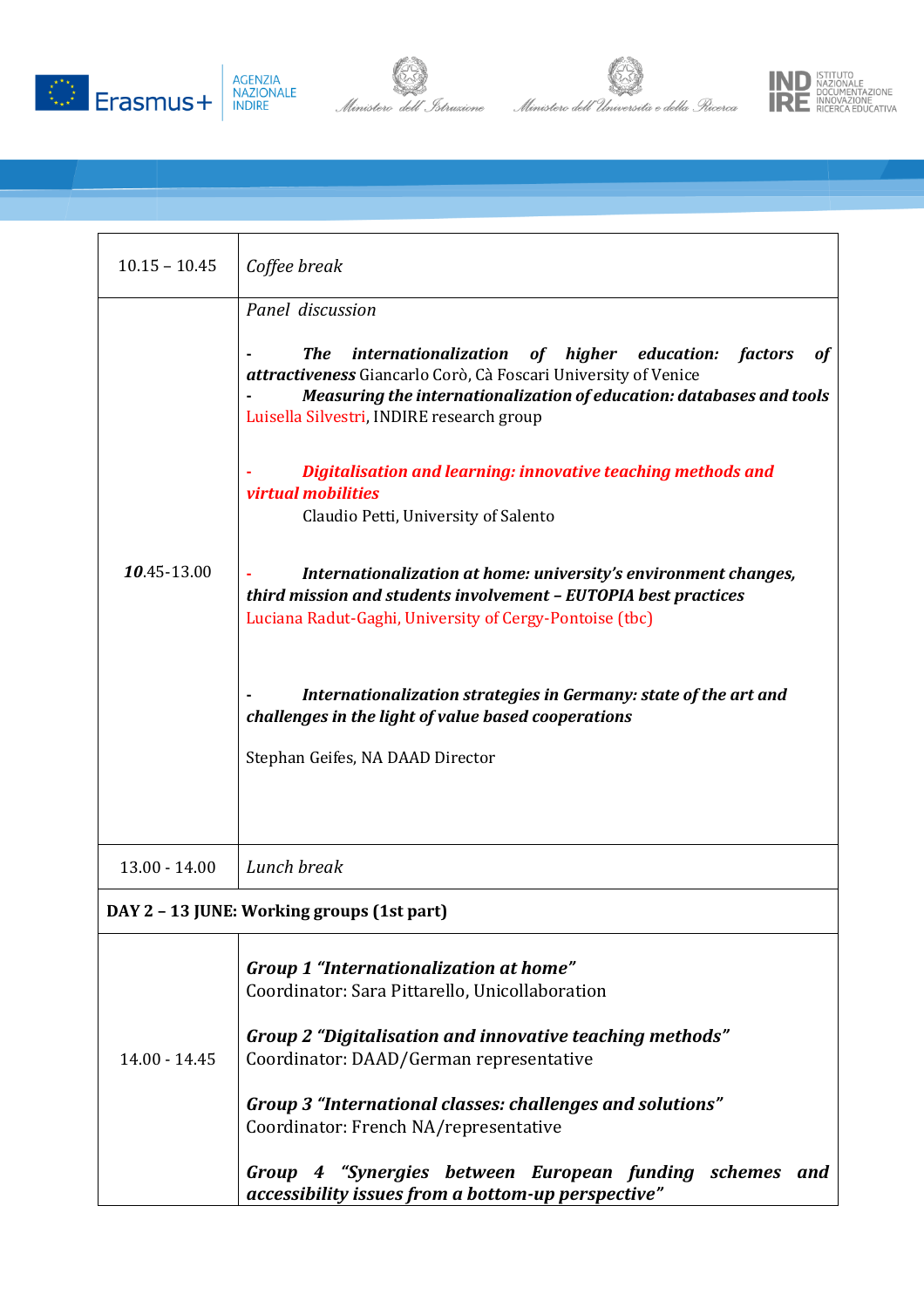







|                                            | Coordinator: NA INDIRE                                                                                                                                                                                                                                                                                                                                                                                                                                  |  |
|--------------------------------------------|---------------------------------------------------------------------------------------------------------------------------------------------------------------------------------------------------------------------------------------------------------------------------------------------------------------------------------------------------------------------------------------------------------------------------------------------------------|--|
|                                            |                                                                                                                                                                                                                                                                                                                                                                                                                                                         |  |
|                                            |                                                                                                                                                                                                                                                                                                                                                                                                                                                         |  |
| 14.45 - 15.15                              | Coffee break                                                                                                                                                                                                                                                                                                                                                                                                                                            |  |
| $15.15 - 16.00$                            | Group 1 "Internationalization at home"<br>Coordinator: Sara Pittarello, Unicollaboration<br>Group 2 "Digitalisation and innovative teaching methods"<br>Coordinator: DAAD/German representative<br>Group 3 "International classes: challenges and solutions"<br>Coordinator: French NA/representative<br>Group 4 "Synergies between European funding schemes and<br>accessibility issues from a bottom-up perspective"<br><b>Coordinator: NA INDIRE</b> |  |
| 16.00                                      | End of the 1st working day                                                                                                                                                                                                                                                                                                                                                                                                                              |  |
| 18.00                                      | Cultural visit (tbc)                                                                                                                                                                                                                                                                                                                                                                                                                                    |  |
| 20.30                                      | Gala Dinner (Hotel Monaco)                                                                                                                                                                                                                                                                                                                                                                                                                              |  |
| DAY 3 - 14 JUNE: Working groups (2nd part) |                                                                                                                                                                                                                                                                                                                                                                                                                                                         |  |
| 09.30                                      | Registration                                                                                                                                                                                                                                                                                                                                                                                                                                            |  |
| $10.00 - 11.00$                            | Group 1 "Internationalization at home"<br>Coordinator: Sara Pittarello, Unicollaboration<br>Group 2 "Digitalisation and innovative teaching methods"<br>Coordinator: DAAD/German representative<br>Group 3 "International classes: challenges and solutions"                                                                                                                                                                                            |  |